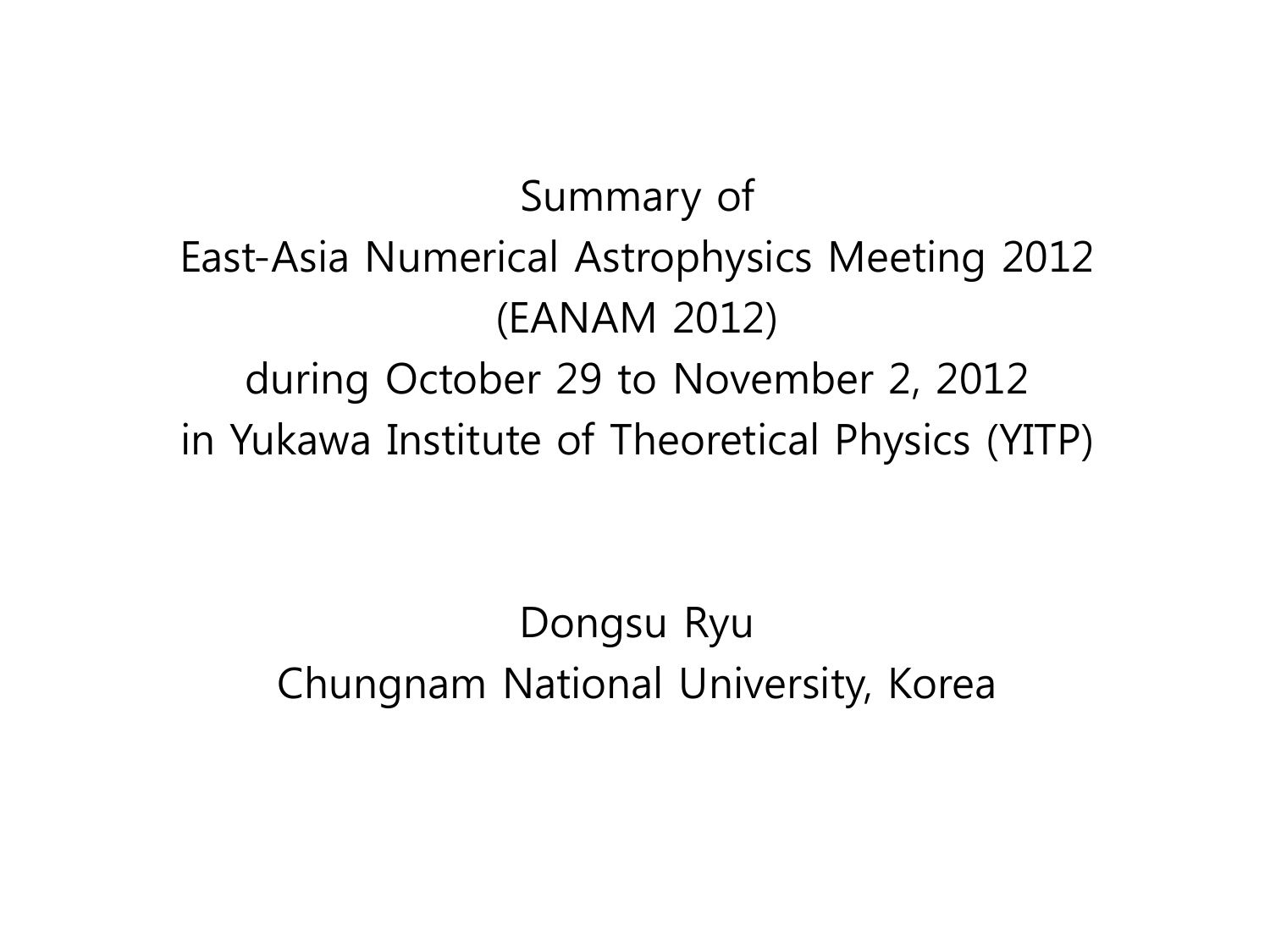EANAM (East-Asia Numerical Astrophysics Meeting)

- 0<sup>th</sup> Meeting 2002 in ASIAA, Taipei, Taiwan (EANAM was suggested)
- 1<sup>st</sup> Meeting 2004 in NAOJ, Mitaka, Japan
- 2<sup>nd</sup> Meeting 2006 in KASI, Daejeon, Korea
- 3<sup>rd</sup> Meeting 2008 in PMO, Nanjing, China
- 4th Meeting 2010 in ASIAA, Taipei, Taiwan
- 5<sup>th</sup> Meeting 2012 in YITP, Kyoto, Japan
- 6<sup>th</sup> Meeting 2014 in Kyunghee Univ., Korea (Suwon, suburb of Seoul, Tentative)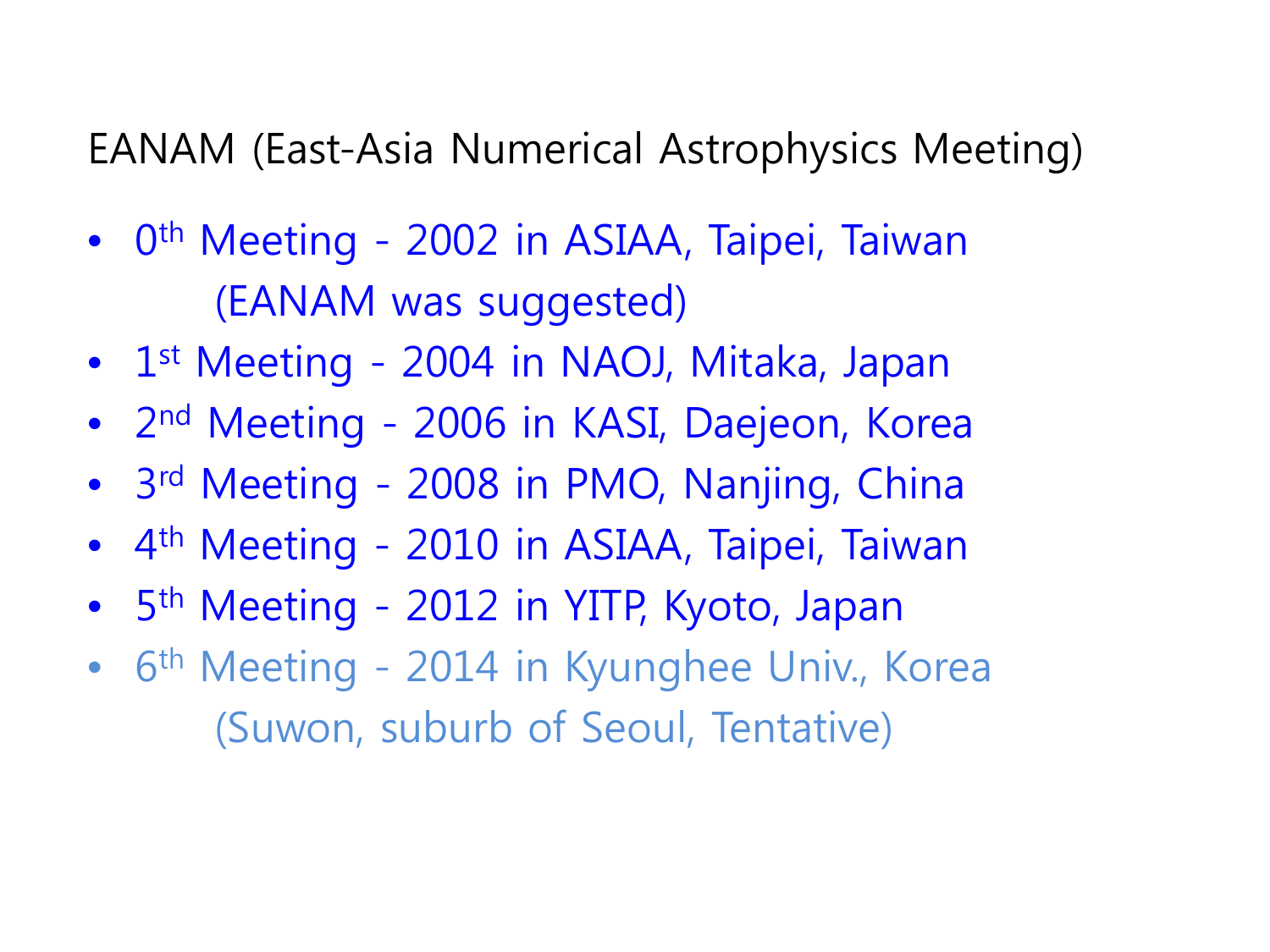Progresses over the last 10 years in numerical astrophysics (partial list)

- codes with second-order schemes  $\rightarrow$  higher-order schemes
- single-level grid  $\rightarrow$  nested grid, AMR
- $\sim 100^3$  zones or particles  $\rightarrow \sim 1000^3$  zones or particles
- adiabatic simulations  $\rightarrow$  simulations with multi-physics
- cooling/heating  $\rightarrow$  radiative transfer
- $\bullet$  images  $\rightarrow$  movies
- and etc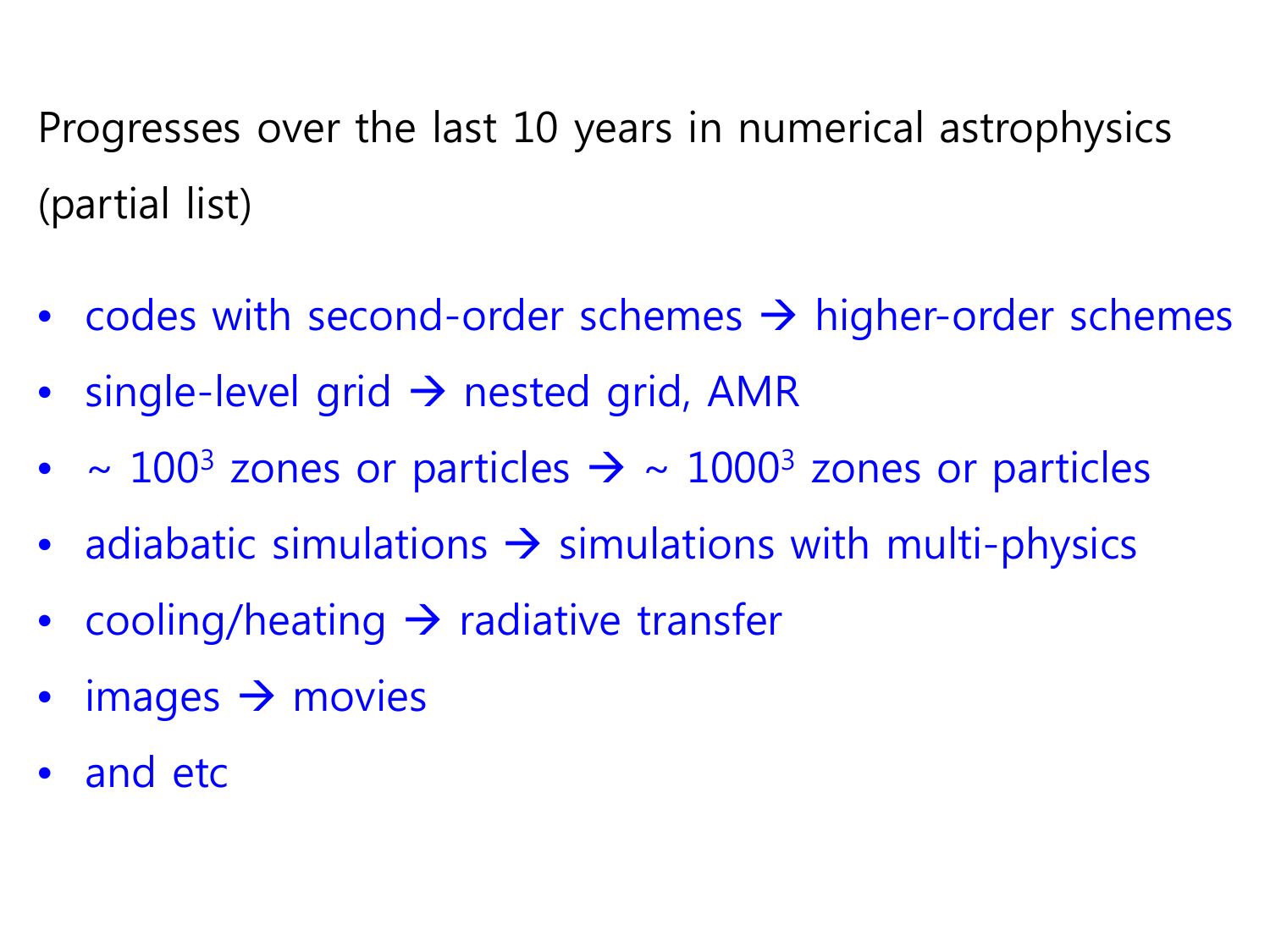Partial list of topics covered in this EANAM

- N-body/SPH simulations halo formation, galaxy formation formation of our Galaxy planet formation dust coalition
- Hyrdodynamic and MHD simulations first star formation, star formation protostellar, accretion and galactic disks jet, supernova explosion clusters of galaxies turbulence and dynamo reconnection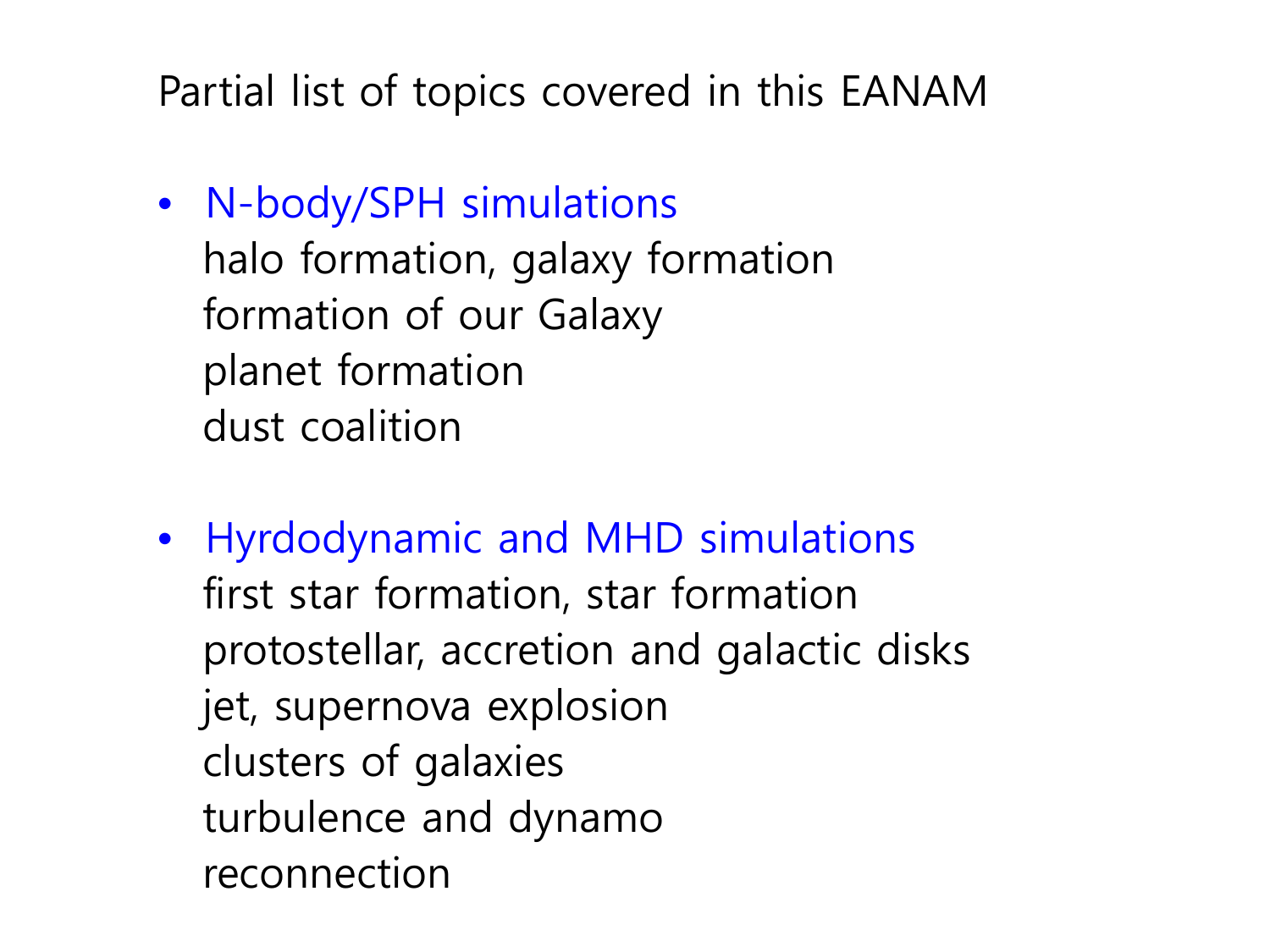Relativistic hydrodynamic and MHD simulations and Gravitational radiation

## GRBs merger of neutron stars and black holes jet and accretion disk around black holes

## Radiation hydrodynamic and MHD simulations

 star formation jet and accretion disk around back holes

SPH simulations

galaxy formation, accretion disk

Particle acceleration

fluid simulation, PIC simulation

## Code developments

 N-body/SPH, radiative transfer gyrokinetic code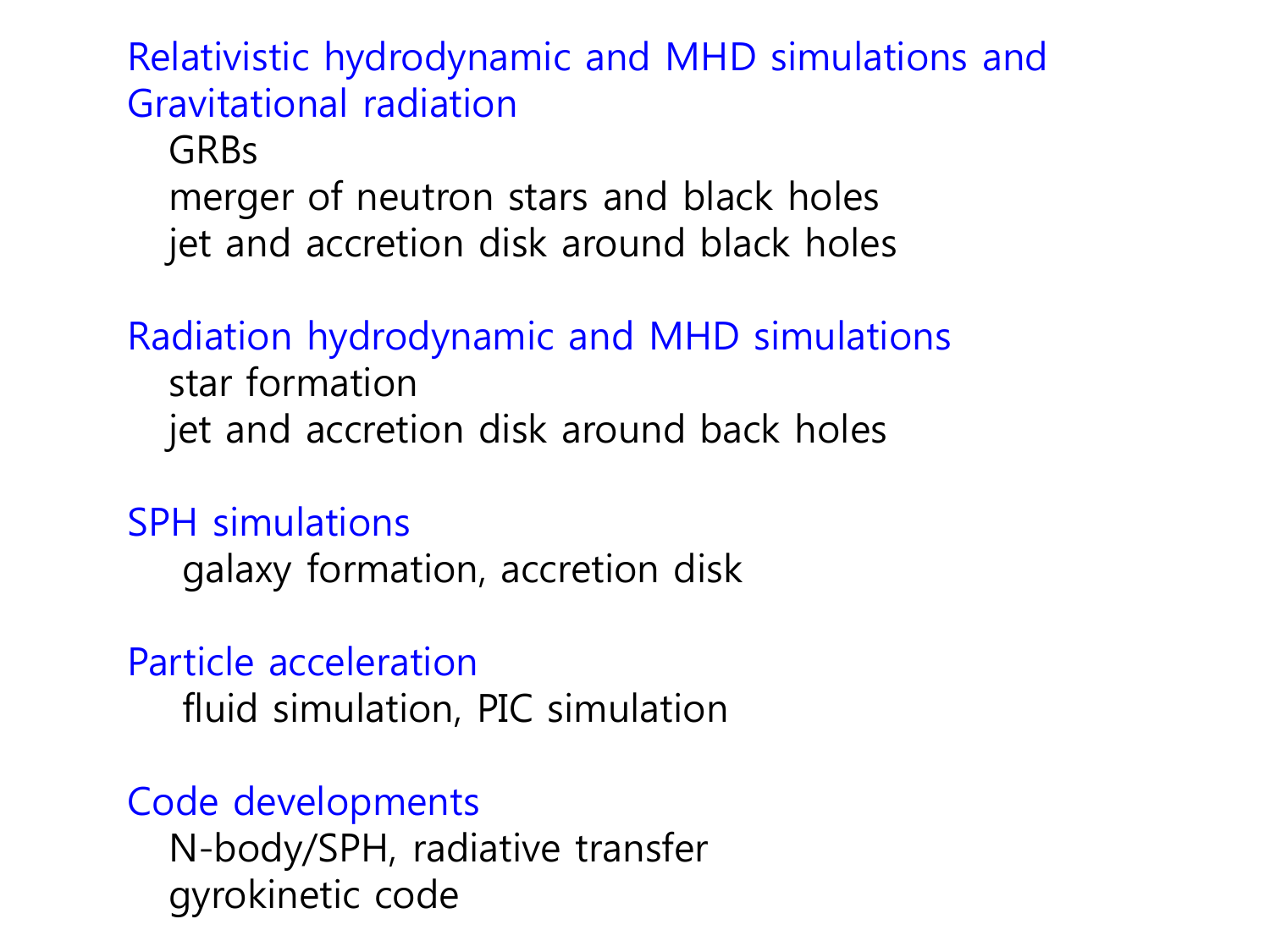Future direction for numerical astrophysics (personal view)

- Development toward better working codes
	- $\leftarrow$  higher-order, more accurate schemes but at the same time, more robust schemes
- Toward higher resolution  $\leftarrow$  instabilities, turbulence, SF, and etc clusters with larger  $N_{\text{cores}} \rightarrow$  more efficient parallelization nested grid, AMR  $\rightarrow$  higher-order, more accurate scheme
- Introduction of new codes, for example for N-body, Vlasov-Poisson code, and etc for plasma PIC (particle-in-cell) code  $\uparrow$  smaller scales gyro-kinetic code gyro-fluid code fluid (hydro, MHD) code J larger scales gyro scale collision scale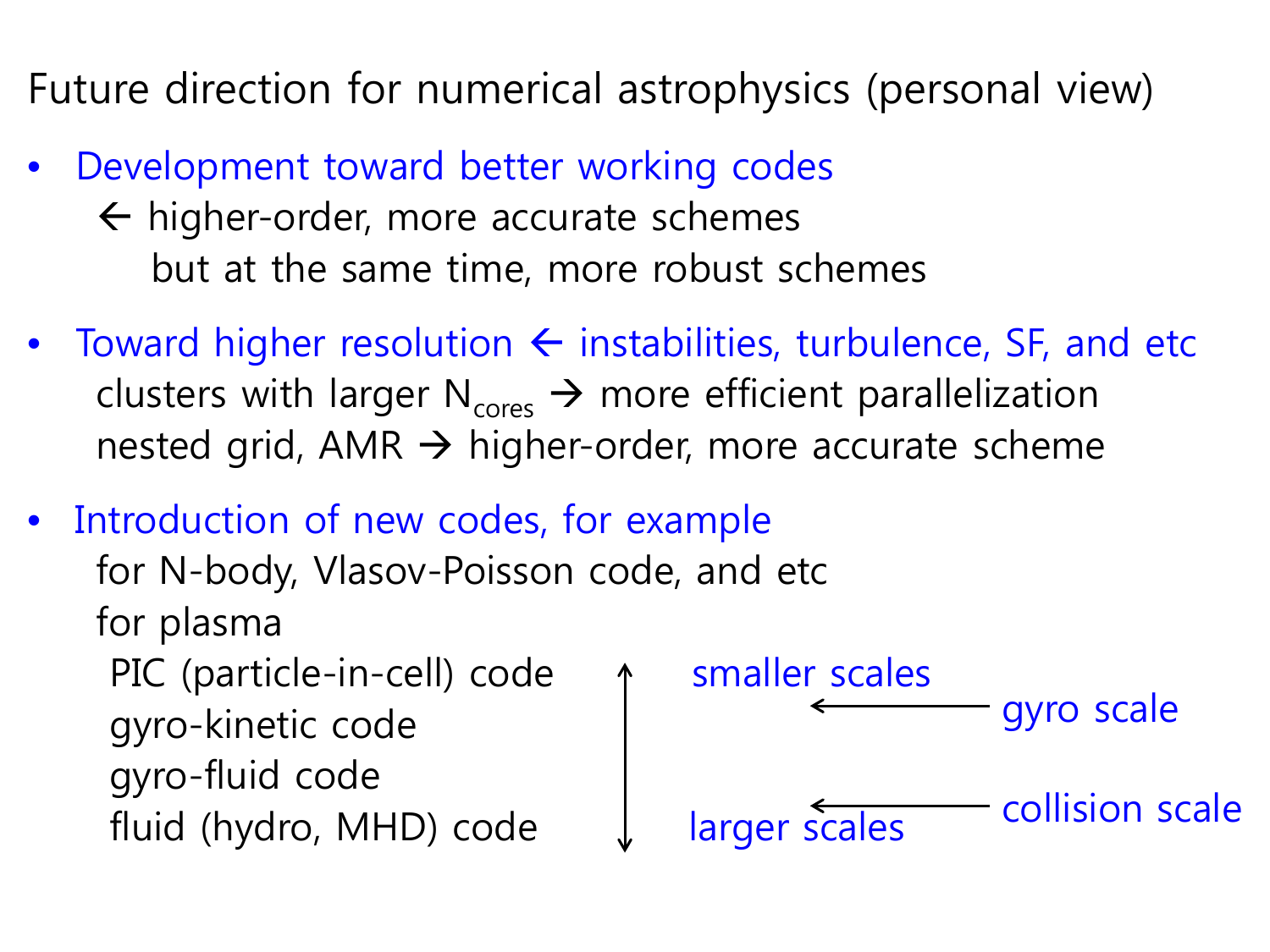- Radiation hydrodynamics and MHD, radiative transfer
- More physics in simulations:

 some are incorporated as phenomenology models based on incomplete understanding of them e.g.) star formation and feedback in galaxy formation  $\rightarrow$  results in large uncertainties

need more works to understand them from first principles

• Further physics issues:

 e.g.) turbulence and magnetic fields in astrophysical processes reconnection of magnetic fields small-scale instabilities and microscopic physics dissipation at small scales equation of state in dense nuclear matter and etc

need better understanding of them

More efforts to visualize the data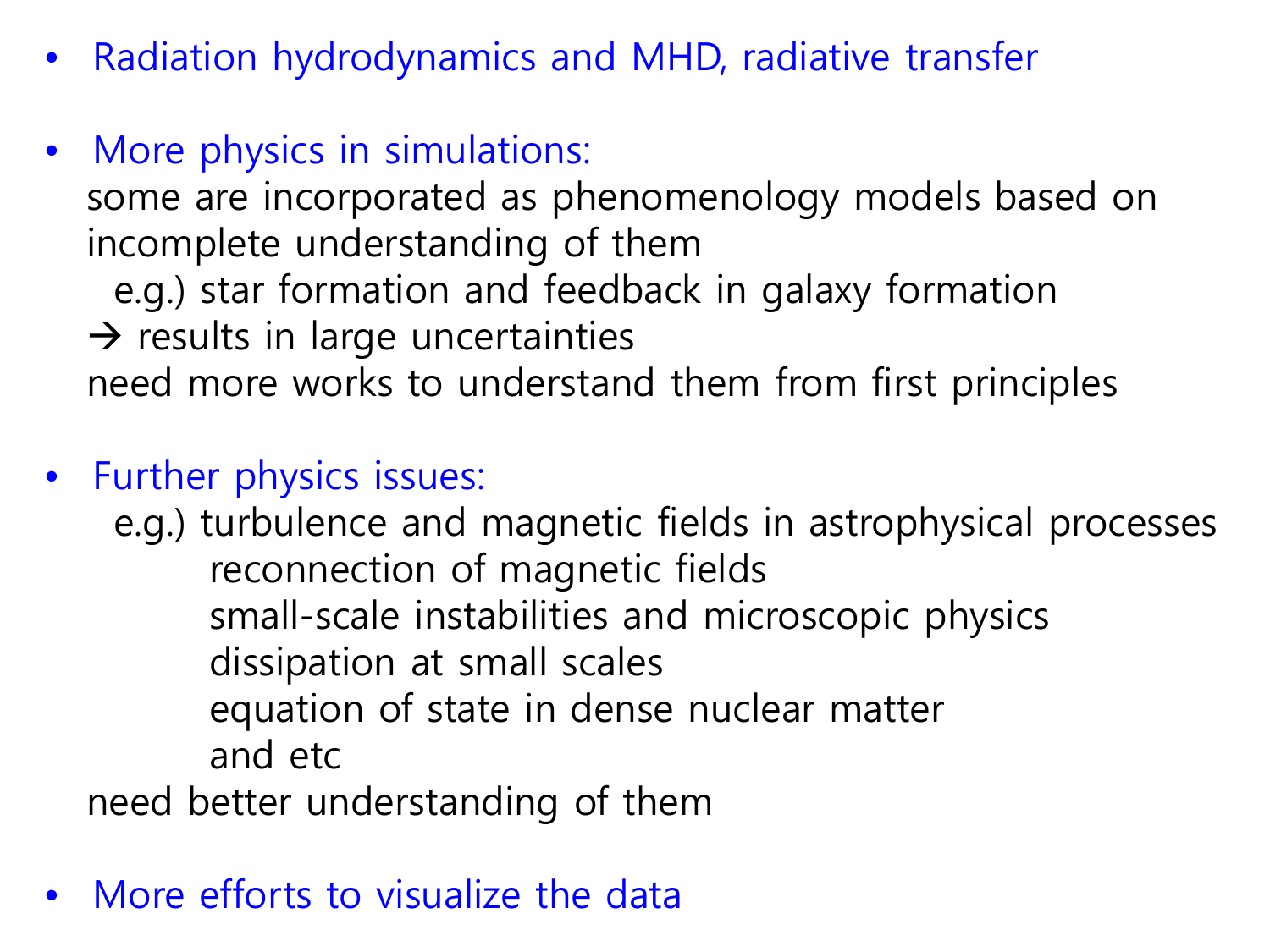Numerical Astrophysics in East-Asia

- World leading computing facilities such as K-computer in Japan (2nd in Top 500 supercomputers) Tianhe-1A in China (5<sup>th</sup> in Top 500 supercomputers) Tachyon II in Korea (64<sup>th</sup> in Top 500 supercomputers) Alps in Taiwan (98th in Top 500 supercomputers)
	- how to utilize them for astrophysics?
- Numerical astrophysics
	- still minor among astronomy and astrophysics !
- After 10 years efforts with EANAN
	- the regional collaboration not much enhanced ?
- Focused on a number of topics
	- strength or weakness?

Future Direction

• ???